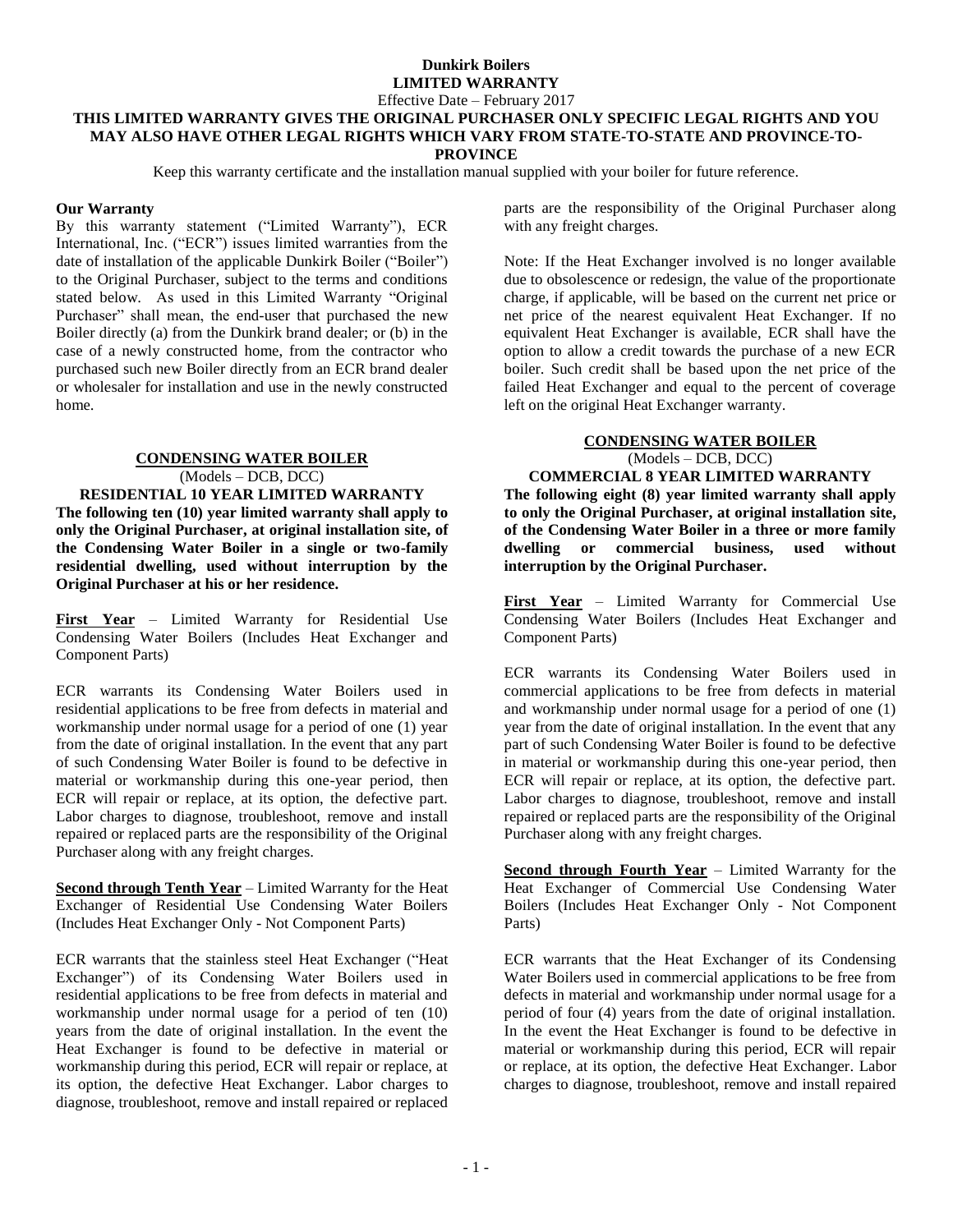## **Dunkirk Boilers LIMITED WARRANTY**

Effective Date – February 2017

#### **THIS LIMITED WARRANTY GIVES THE ORIGINAL PURCHASER ONLY SPECIFIC LEGAL RIGHTS AND YOU MAY ALSO HAVE OTHER LEGAL RIGHTS WHICH VARY FROM STATE-TO-STATE AND PROVINCE-TO-PROVINCE**

Keep this warranty certificate and the installation manual supplied with your boiler for future reference.

or replaced parts are the responsibility of the Original Purchaser along with any freight charges.

**Fifth through Eighth Year** – Limited Warranty for the Heat Exchanger of Commercial Use Condensing Water Boilers (Includes Heat Exchanger only – Not Component Parts)

ECR warrants the Heat Exchanger of its Condensing Water Boilers used in commercial applications to be free from defects in material and workmanship for the fifth year through eighth year from the date of installation. If the Heat Exchanger is found to be defective, ECR will replace the original Heat Exchanger upon the payment of a proportionate charge based on the time the Condensing Water Boiler has been in service.

The proportionate charge will be equal to the appropriate percentage of the net price of such Heat Exchanger at the time the warranty claim is made, and will be determined as follows:

| $\epsilon$ <sup>III</sup><br>Ua⊥<br>$\overline{\phantom{0}}$ | - 11<br>ear | 7 <sub>u</sub><br>ear | ош<br>ear |
|--------------------------------------------------------------|-------------|-----------------------|-----------|
| $^{19}$                                                      |             | $\frac{9}{6}$         | ′С<br>ີ   |

Labor charges to diagnose, troubleshoot, remove and install repaired or replaced parts are the responsibility of the Original Purchaser along with any freight charges.

Note: If the Heat Exchanger involved is no longer available due to obsolescence or redesign, the value of the proportionate charge, if applicable, will be based on the current net price or net price of the nearest equivalent Heat Exchanger. If no equivalent Heat Exchanger is available, ECR shall have the option to allow a credit towards the purchase of a new ECR boiler. Such credit shall be based upon the net price of the failed Heat Exchanger and equal to the percent of coverage left on the original Heat Exchanger warranty.

#### 

## **LIMITATIONS/EXCLUSIONS – APPLIES TO ALL WARRANTIES**

1. Under no circumstances will ECR be responsible for any other costs associated with rectifying the defective part, including, without limitation, costs associated with removing and reinstalling the defective part or its replacement part, and all labor and material costs connected therewith, including, without limitation, costs associated with supplying/returning the defective part to ECR. Replacement material will be invoiced to the distributor in the usual manner and will be subjected to adjustment upon proof of defect.

2. The Limited Warranty covers only the Heat Exchanger for the second through the last warranted year from date of original installation. All other component parts furnished by ECR, but purchased from other manufacturers, shall be limited to their warranties, if any.

3. This Limited Warranty will not be applicable if the Boiler is (i) used or operated over its rated capacity; (ii) installed for uses other than for residential or commercial use, as specified by the applicable warranty; (iii) not maintained in accordance with ECR's recommendation or accepted good practice as determined by industry standards; or (iv) subjected to unauthorized alteration.

4. This Limited Warranty in no way can be considered as a guarantee of workmanship of an installer or repairman connected with the installation or repair of the Boiler or as imposing on ECR liability of any nature for unsatisfactory performance as a result of faulty workmanship in the installation or service of the Boiler, which liability is hereby expressly disclaimed.

5. This Limited Warranty will not be applicable if the Boiler has been damaged as a result of being improperly installed, serviced or operated, including, without limitation, operated with insufficient water (dry fire); allowed to freeze; improper water conditions or subjected to flood conditions.

6. In order for this Limited Warranty to be effective (i) the Boiler must have been assembled/installed in strict compliance with installation instructions furnished with the Boiler by ECR; and (ii) the Boiler sections must not have been damaged during shipment and installation.

7. The furnishing of replacement parts under the terms of this Limited Warranty will apply to the original warranty period and will not serve to extend such period.

8. ECR shall not be liable for any damages, defaults or delays in performance under this Limited Warranty caused by any contingency beyond its control, including, without limitation, a shortage or reduced supply of energy or raw materials, freezing, flood, fire, wind or lightning.

9. ECR is in no way liable for any damages that may result from (i) the failure of external wiring, piping, or other attachments and accessory products not integral with the Boiler; (ii) installation, service or operation that is not in compliance with all applicable federal, state and provincial laws or regulations; (iii) misapplication or the use of the